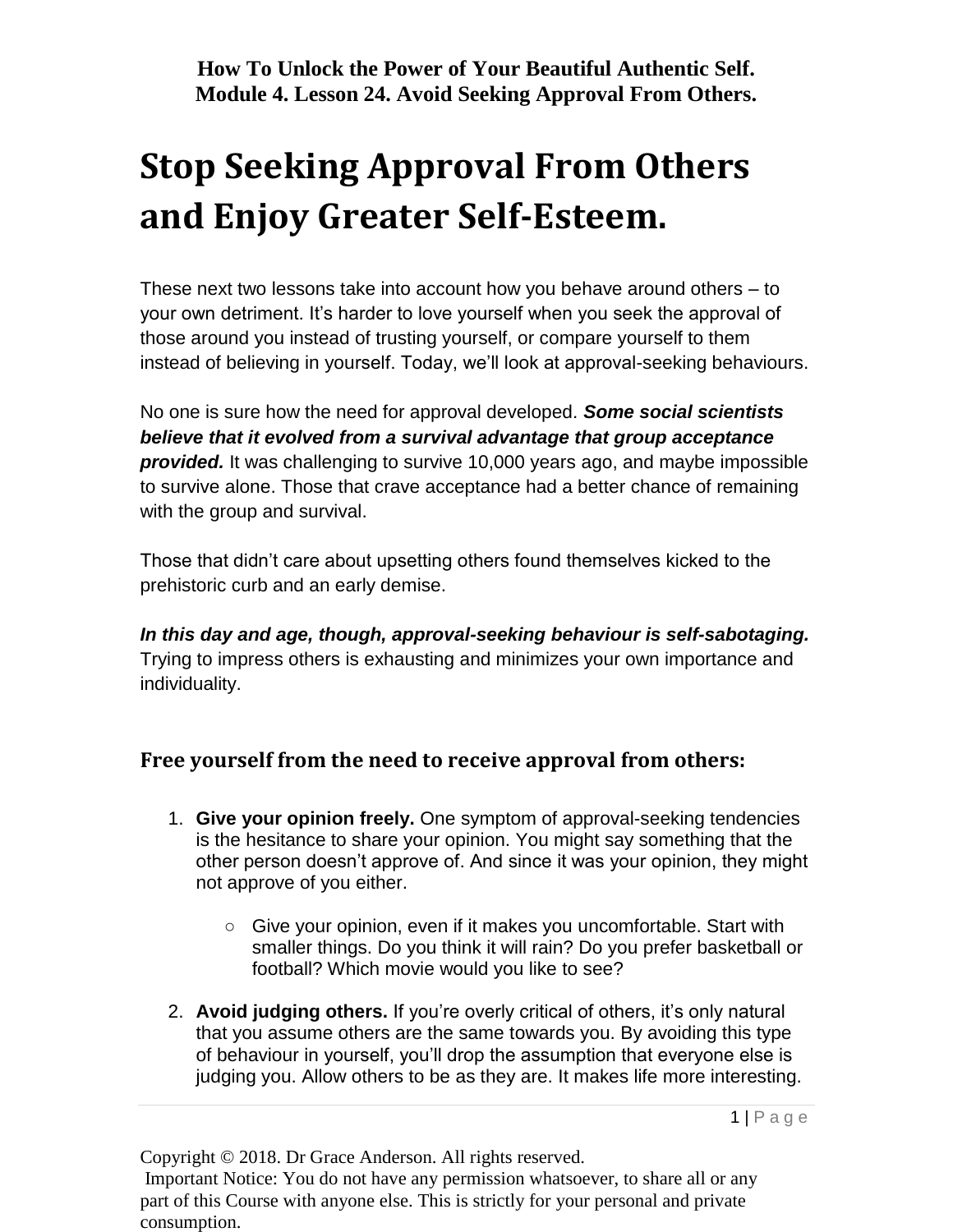## **How To Unlock the Power of Your Beautiful Authentic Self. Module 4. Lesson 24. Avoid Seeking Approval From Others.**

Sit back and enjoy the differences.

- Notice your thoughts. Are you constantly judging others in a variety of situations? *You'll fear the judgements of others if you continue to be judgmental.*
- 3. **Realize that disapproval can be used as a weapon.** Many people use disapproval as a means of getting what they want. They may disapprove of your opinion, clothing, hairstyle, or anything else to enjoy the fruits of your submission.
	- Call people on their disapproval of you. Ask them to explain themselves. *Remember that most negative people are looking for a victim, not a fight.* When you stick up for yourself, many of the bullies disappear.
	- Knowing this can free you from seeking the approval of others. In many cases, they're just in the game for themselves.
- 4. **Be aware of what happens when someone disapproves of you.** *Nothing happens.* We seem to be born with an intense desire to fit in. But what actually happens when someone disapproves of you? The sky doesn't fall on top of you. You might suffer from a little anxiety or embarrassment, but it passes.
- 5. **Do some things for yourself.** If you're constantly seeking approval, you're not taking very good care of yourself. Show yourself that you're important by focusing some of your time and energy on yourself. It might be a little bit uncomfortable at first. You might even feel selfish.
- 6. **Fill your life with things that are important.** If you had to run across the street naked to save your child's life, you wouldn't be worried about anyone's opinion. That's because your child's life is more important than your ego. But you don't need a disaster to experience this.
	- Volunteer with an organization that's doing important work. Write a book that you believe will change lives for the better. Find ways to spend your time on things you consider to be important.
	- You'll find that you enjoy more freedom in the other, less important, parts of your life.

Being overly concerned about the opinions of others is damaging to your selfesteem. *Each time you seek approval, you're diminishing your own* 

Copyright © 2018. Dr Grace Anderson. All rights reserved.

Important Notice: You do not have any permission whatsoever, to share all or any part of this Course with anyone else. This is strictly for your personal and private consumption.